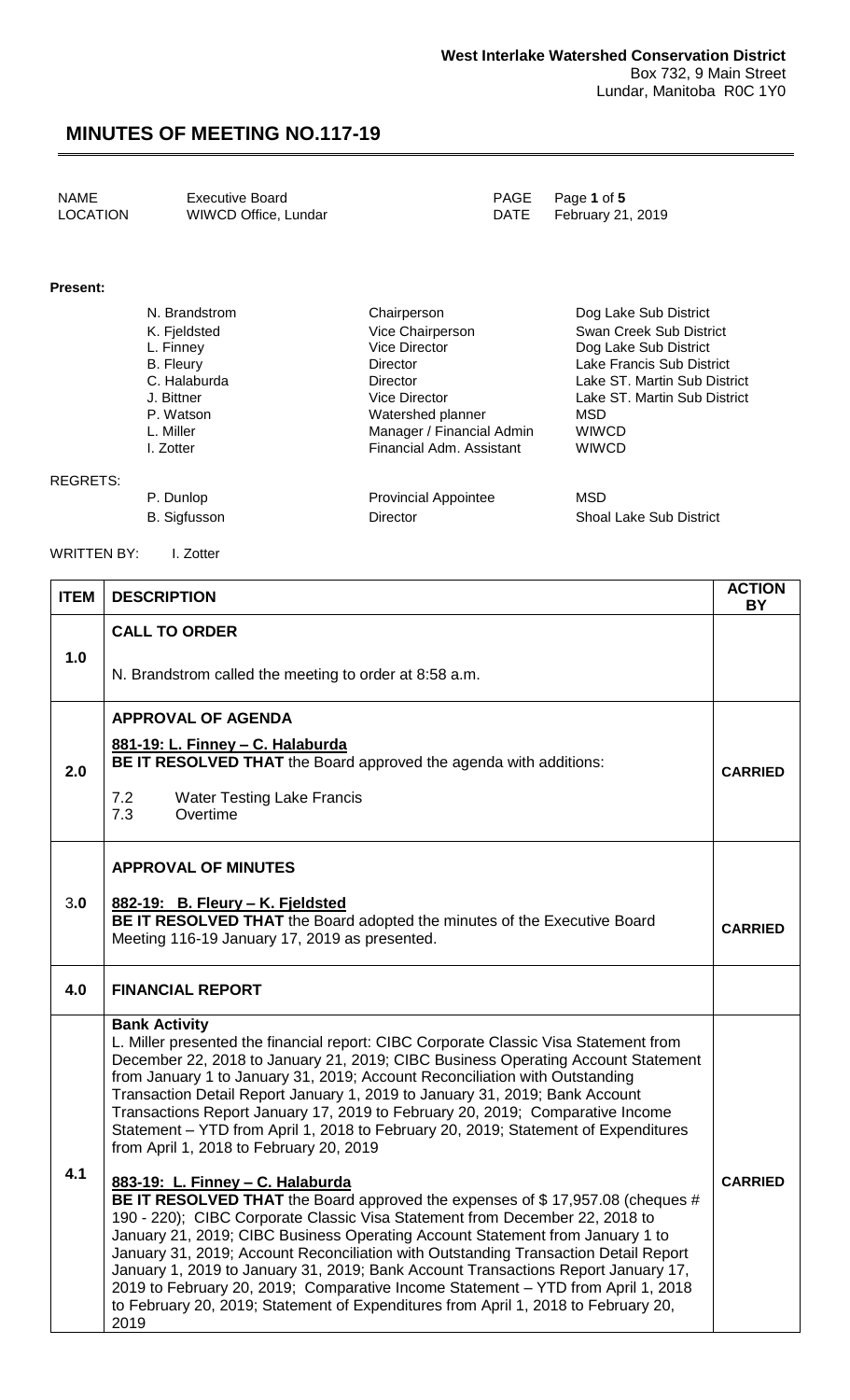| <b>NAME</b><br>LOCATION | <b>Executive Board</b><br>WIWCD Office, Lundar                                                                                                                                                                                                                                                                                                                                                                                                                                                                                                                                                                                                                                                                                                                                                                                                                                                                                                                                                                                                                                                                                                                                                                          | PAGE<br><b>DATE</b> | Page 2 of 5<br>February 21, 2019 |  |
|-------------------------|-------------------------------------------------------------------------------------------------------------------------------------------------------------------------------------------------------------------------------------------------------------------------------------------------------------------------------------------------------------------------------------------------------------------------------------------------------------------------------------------------------------------------------------------------------------------------------------------------------------------------------------------------------------------------------------------------------------------------------------------------------------------------------------------------------------------------------------------------------------------------------------------------------------------------------------------------------------------------------------------------------------------------------------------------------------------------------------------------------------------------------------------------------------------------------------------------------------------------|---------------------|----------------------------------|--|
|                         |                                                                                                                                                                                                                                                                                                                                                                                                                                                                                                                                                                                                                                                                                                                                                                                                                                                                                                                                                                                                                                                                                                                                                                                                                         |                     |                                  |  |
| 5.0                     | <b>SUB DISTRICT RECOMMENDATIONS</b><br>Swan Creek Sub District Meeting was held on February 4, 2019 in Lundar, Dog Lake<br>Sub District and Lake St. Martin Sub District members held meeting on February 6<br>in Ashern, Lake Francis Sub District Meeting and Shoal Lakes Sub District Meetings<br>were held on February 13, 2019 in St. Laurent<br>Lake St. Martin Sub District Meetings was cancelled due to "no quorum".<br>Below are suggestions and recommendations made throughout the discussion:<br>$\triangleright$ To develop a new program or to organize a fundraising event to help<br>landowners to clean up their land from derelict vehicles. The Board discussed<br>the suggestion. They advised to contact other Watershed Conservation Districts<br>to gain knowledge related to these activities.<br>$\triangleright$ To explore the possibilities to obtain external funding to design the drain outlet<br>out of Shoal Lakes through Gressmere Drain or to complete the study with<br>recommendations to improve the water flow out of Shoal Lakes. The Board<br>discussed the recommendation. P. Watson will explore availability of the possible<br>external funding to address this request. |                     |                                  |  |
| 6.0                     | <b>OLD BUSINESS</b>                                                                                                                                                                                                                                                                                                                                                                                                                                                                                                                                                                                                                                                                                                                                                                                                                                                                                                                                                                                                                                                                                                                                                                                                     |                     |                                  |  |
| 6.1                     | <b>Integrated Watershed Management plan (IWMP)</b><br>Project Management Team will remain the same as appointed and will continue working<br>on the Southwest Interlake IWMP. The IWMP is completed and ready to be printed.<br>Quotes will be obtained and reviewed by the Project Management Team (PMT). P.<br>Watson proposed to develop 8-12 pages brochure and Hand Outs Flyers reflecting main<br>objectives and recommendations of the IWMP. Next PMT meeting to be announced.                                                                                                                                                                                                                                                                                                                                                                                                                                                                                                                                                                                                                                                                                                                                   |                     |                                  |  |
| 6.2                     | <b>Winter Watering System Applications</b><br>C. Ives approached the Board with delegation. He disputed the Board's decision to<br>decline the funding for his previously submitted application. In his justification, his<br>previously installed Off Site Winter Watering system has not been removed from the site,<br>but disassembled temporarily for maintenance, as such he did not violate any of his<br>obligations. The Board discussed presented explanations and decided that C. Ives must<br>submit new application and reapply for funding in 2019-2020 fiscal year.<br>M. Emilson is in the process of modifying and winterising his off-site watering system.<br>Staff presented the Off Site Watering System Application with additions reflecting more<br>stipulations pertaining applicant's progress report, communication, and time of<br>completion. The Board reviewed and approved proposed additions.                                                                                                                                                                                                                                                                                          |                     |                                  |  |
| 6.3                     | <b>Hatchery Drain</b><br>Due to a large amount of snow received throughout December - January, the installation<br>of spawning shoals at Swan Creek Drain in February of 2019 will be not feasible. The<br>WIWCD requested to extend FES 16-009 Lake Francis Fishery and Fish Habitat                                                                                                                                                                                                                                                                                                                                                                                                                                                                                                                                                                                                                                                                                                                                                                                                                                                                                                                                   |                     |                                  |  |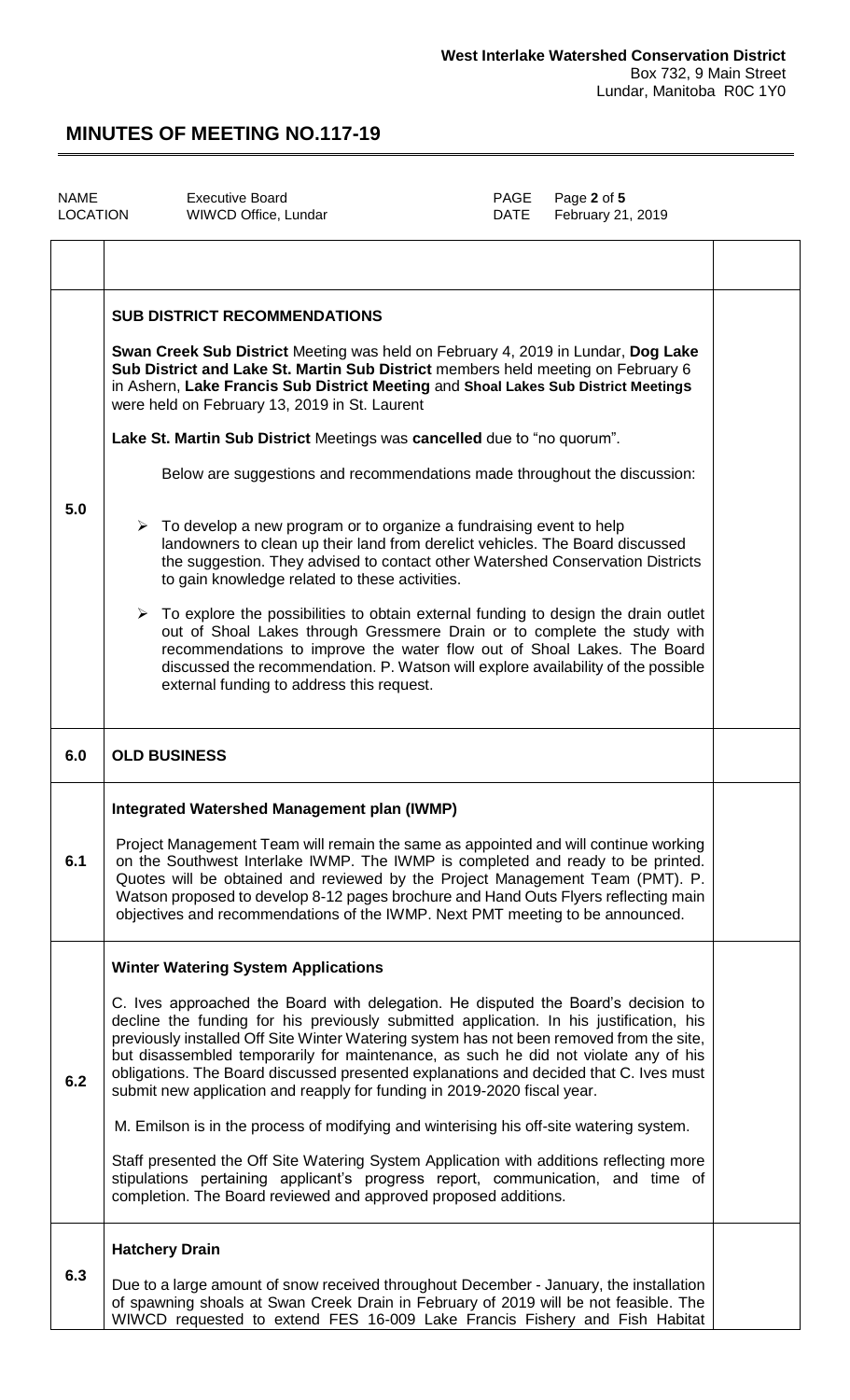| <b>NAME</b> | Page 3 of 5<br><b>Executive Board</b><br>PAGE<br>LOCATION<br>February 21, 2019<br>WIWCD Office, Lundar<br>DATE                                                                                                                                                                                                                                                                                                                                                                                                                                                                                                                                                                                                                                                                                                                                                                                                                                                             |                |
|-------------|----------------------------------------------------------------------------------------------------------------------------------------------------------------------------------------------------------------------------------------------------------------------------------------------------------------------------------------------------------------------------------------------------------------------------------------------------------------------------------------------------------------------------------------------------------------------------------------------------------------------------------------------------------------------------------------------------------------------------------------------------------------------------------------------------------------------------------------------------------------------------------------------------------------------------------------------------------------------------|----------------|
|             | Enhancement Project until June 30, 2019, to eliminate expenses related to snow<br>removal. Reply has not been received at this time.                                                                                                                                                                                                                                                                                                                                                                                                                                                                                                                                                                                                                                                                                                                                                                                                                                       |                |
| 6.4         | <b>Policy</b><br>The Board presented with WIWCD Manual Policy Section 1.1 and Section 1.2<br>The Board reviewed these Sections and made suggestions. Staff to make suggested<br>corrections and to present it to the Board at the next Executive Board Meeting.                                                                                                                                                                                                                                                                                                                                                                                                                                                                                                                                                                                                                                                                                                            |                |
| 6.5         | <b>WIWCD Proposed Boundaries</b><br>The Proposal for the West Interlake Watershed District and the request to pass a<br>resolution indicating its approval sent to all municipalities. The due date to submit a<br>resolution is March 31, 2019. Up to date, two municipalities (the RM of West Interlake<br>and the RM of Armstrong) have submitted their resolutions.                                                                                                                                                                                                                                                                                                                                                                                                                                                                                                                                                                                                    |                |
| 6.6         | <b>Green Kids</b><br>Green Kids Inc presented Watershed Workshop at Gypsumville School on February 13,<br>2019. The finalized schedule for other schools will be received next week.                                                                                                                                                                                                                                                                                                                                                                                                                                                                                                                                                                                                                                                                                                                                                                                       |                |
| 6.7         | <b>Common Logo</b><br>The WIWCD Board and members decided to keep the WIWCD Logo.                                                                                                                                                                                                                                                                                                                                                                                                                                                                                                                                                                                                                                                                                                                                                                                                                                                                                          |                |
| 6.8         | <b>Bank</b><br>To make a confident choice between two financial institutions: CIBC or Noventis, the<br>Board would like to see a Proposal from the Noventis Credit Union, to be able to analyze<br>offered services and to make the most beneficial decision on the behalf of WIWCD.<br>Request for the Proposal to the Noventis Credit Union has been sent. Proposal has not<br>been received at this time.<br>K. Fjeldsted will be visiting CIBC shortly to sign required forms as a Signing Authority<br>Officer.                                                                                                                                                                                                                                                                                                                                                                                                                                                       |                |
| 6.9         | <b>Conservation Trust Fund</b><br>Two Letters of Intent were submitted to Conservation Trust Fund: Siglunes Creek wetland<br>restoration and enhancement and Building Resilience and Improving Lake Manitoba<br>Watershed. Letters of Intent have been accepted. The WIWCD received an invitation to<br>submit full application for both proposed projects.<br>The Application for the Building Resilience and Improving Lake Manitoba Watershed has<br>been completed and ready to be submitted.<br>As previously discussed, the Board did not want to accept the transfer of the Crown Land<br>Lease to the WIWCD and choose to abstain from the management and maintenance of<br>the Control Structure at Siglunes Creek Drain in future years. There was no agreement<br>between all parties pertaining the Rights and the cost related to Siglunes Creek wetland<br>restoration and enhancement Project. The WIWCD withdrew the Letter of Intent for this<br>Project. |                |
| 6.10        | 2019-2020 Interim Budget                                                                                                                                                                                                                                                                                                                                                                                                                                                                                                                                                                                                                                                                                                                                                                                                                                                                                                                                                   | <b>CARRIED</b> |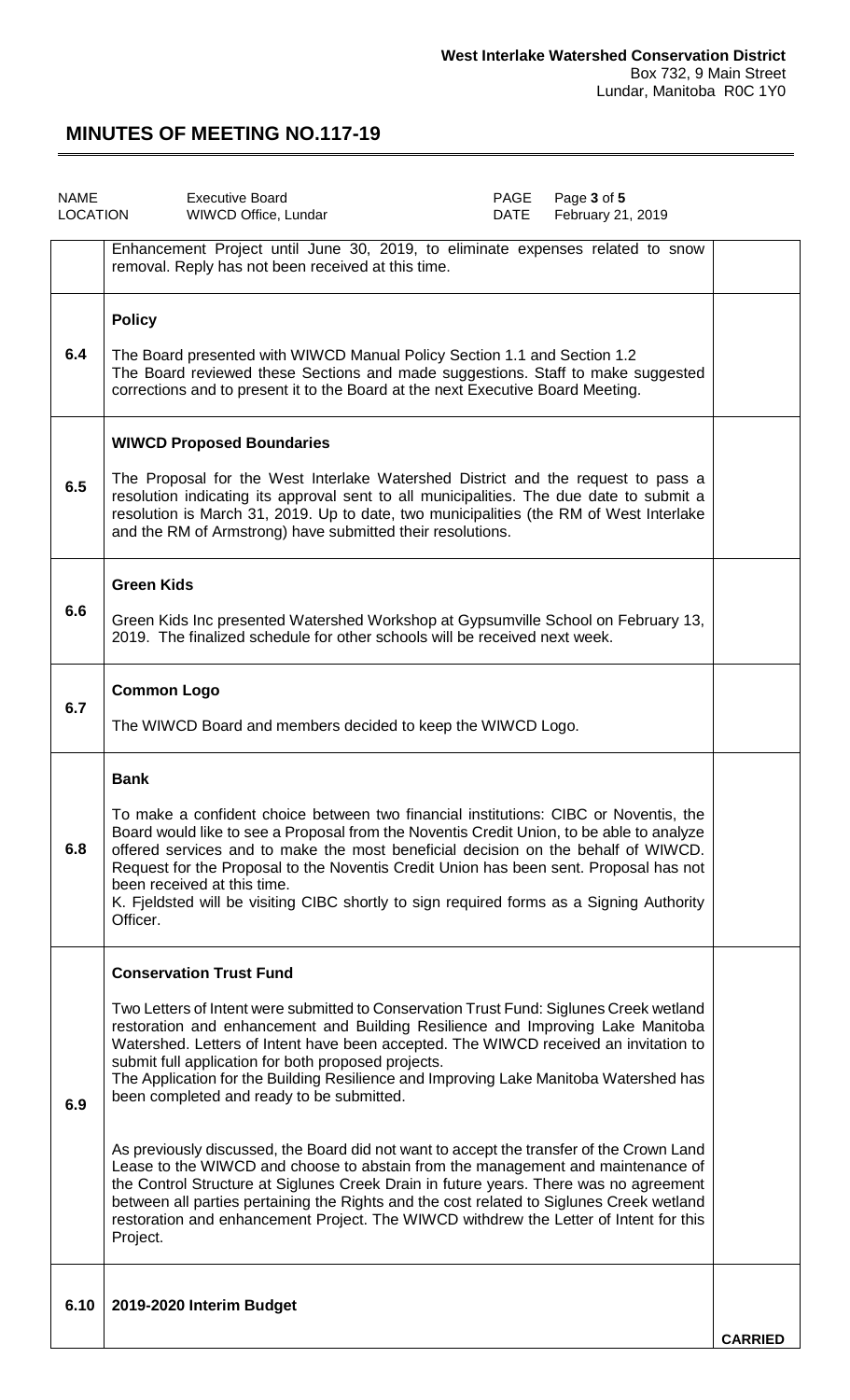| <b>NAME</b><br>LOCATION                                                       | <b>Executive Board</b><br>WIWCD Office, Lundar                                                                                                                                                                                                                                                                                                                                                                          | PAGE<br><b>DATE</b> | Page 4 of 5<br>February 21, 2019 |  |
|-------------------------------------------------------------------------------|-------------------------------------------------------------------------------------------------------------------------------------------------------------------------------------------------------------------------------------------------------------------------------------------------------------------------------------------------------------------------------------------------------------------------|---------------------|----------------------------------|--|
|                                                                               | The Board was presented with a copy of the 2019-2020 Interim Budget with adjusted<br>amount to \$200,000.00                                                                                                                                                                                                                                                                                                             |                     |                                  |  |
|                                                                               | 884-19: K. Fjeldsted - C. Halaburda<br>BE IT RESOLVED THAT the Board approved 2019-2020 Interim Budget with a<br>requested amount from the Province of \$200,000.00                                                                                                                                                                                                                                                     |                     |                                  |  |
| 7.0                                                                           | <b>NEW BUSINESS</b>                                                                                                                                                                                                                                                                                                                                                                                                     |                     |                                  |  |
|                                                                               | <b>Bull Sale Calendar</b>                                                                                                                                                                                                                                                                                                                                                                                               |                     |                                  |  |
| 7.1                                                                           | The Board discussed the placement of the Advertisement in Bull Calendar for 2020. More<br>information is requested by the Board pertaining to the number of copies printed, to the<br>places of distribution and to the cost of production.                                                                                                                                                                             |                     |                                  |  |
|                                                                               | <b>Water Testing</b>                                                                                                                                                                                                                                                                                                                                                                                                    |                     |                                  |  |
| 7.2                                                                           | L. Miller communicated with Provincial representatives, there are no stipulations from the<br>Province, District can initiate water sampling at desirable locations, provided there will be<br>no request to the Province for additional funding.<br>The Board would like to invite environmental Officer to next Executive Board Meeting to<br>provide the Board with presentation related to environmental standards. |                     |                                  |  |
| 7.3                                                                           | <b>Overtime</b>                                                                                                                                                                                                                                                                                                                                                                                                         |                     |                                  |  |
| The Board discussed ways of calculation and accumulation of staff's overtime. |                                                                                                                                                                                                                                                                                                                                                                                                                         |                     |                                  |  |
| 8.0                                                                           | <b>REPORTS</b>                                                                                                                                                                                                                                                                                                                                                                                                          |                     |                                  |  |
| 8.1                                                                           | Chairperson                                                                                                                                                                                                                                                                                                                                                                                                             |                     |                                  |  |
|                                                                               | Chairperson verbally updated the Board on his activities.                                                                                                                                                                                                                                                                                                                                                               |                     |                                  |  |
| 8.2                                                                           | <b>MCDA Rep Report</b>                                                                                                                                                                                                                                                                                                                                                                                                  |                     |                                  |  |
|                                                                               | N/A                                                                                                                                                                                                                                                                                                                                                                                                                     |                     |                                  |  |
| 8.3                                                                           | <b>Manager Report</b>                                                                                                                                                                                                                                                                                                                                                                                                   |                     |                                  |  |
|                                                                               | Manager verbally reported to the Board on current activities of the WIWCD                                                                                                                                                                                                                                                                                                                                               |                     |                                  |  |
| 9.0                                                                           | IN CAMERA DISCUSSION<br>N/A                                                                                                                                                                                                                                                                                                                                                                                             |                     |                                  |  |
|                                                                               | <b>CORRESPONDENCE</b>                                                                                                                                                                                                                                                                                                                                                                                                   |                     |                                  |  |
| 10.0                                                                          | Draft of the MCDA submission on the New Water Rights Regulation;<br>> MCDA Chair Report dated January 27, 2019;                                                                                                                                                                                                                                                                                                         |                     |                                  |  |
|                                                                               | > MCDA Board Meeting Minutes dated February 4, 2019;<br>> MCDA Board Meeting Minutes dated November 13, 2018;<br>$\triangleright$ Email from S. Goertzen pertaining to MCDA Board Meeting held on February 4,                                                                                                                                                                                                           |                     |                                  |  |
|                                                                               | 2019:<br>$\triangleright$ Summary of the decisions made during MCDA Board Meeting, February 4, 2019;                                                                                                                                                                                                                                                                                                                    |                     |                                  |  |